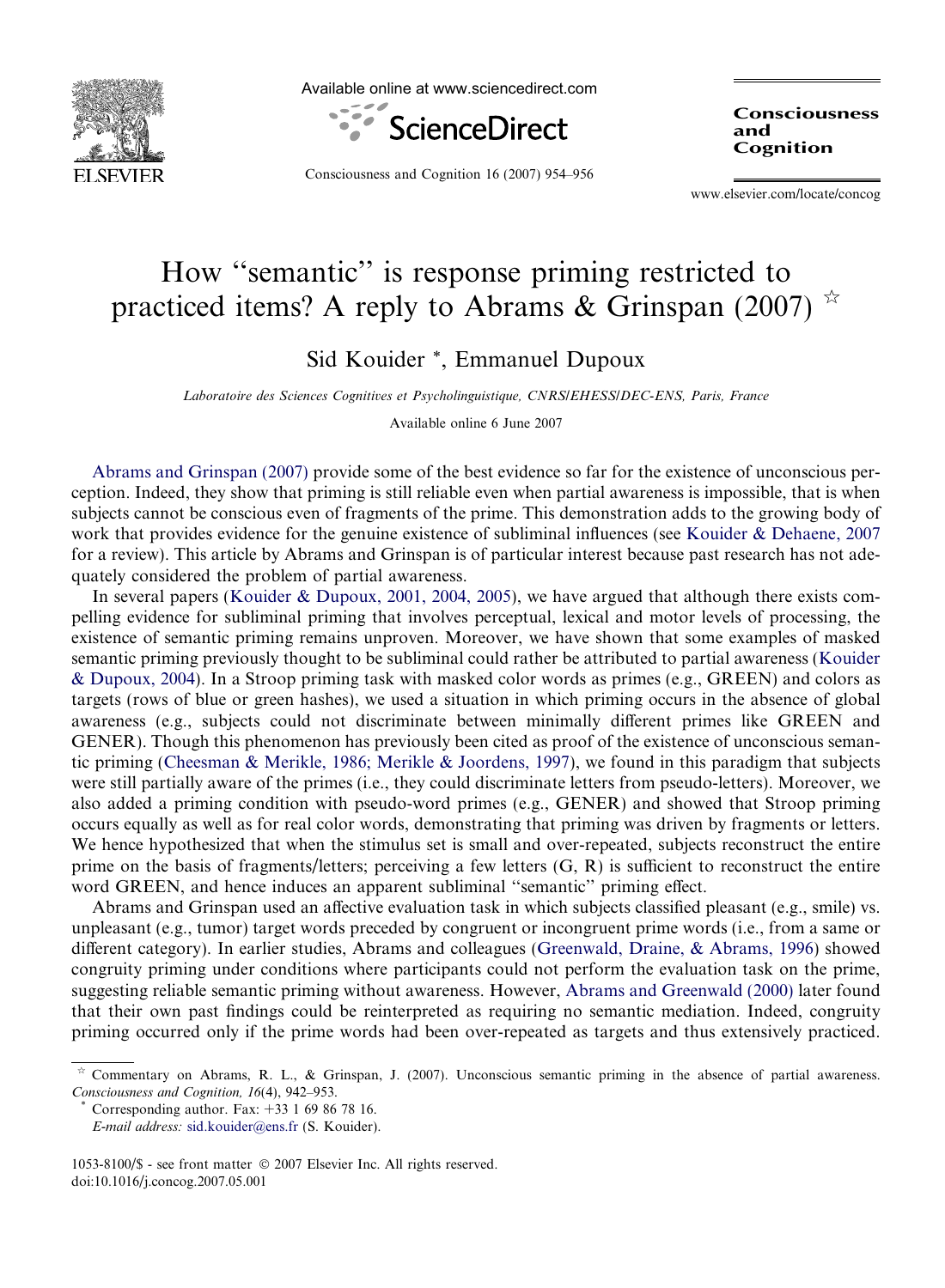<span id="page-1-0"></span>These effects did not generalize to unpracticed words. Moreover, they found that congruity priming resulted from a learned association between fragments of the word primes and the response (see also Damian, 2001). For instance, after the target words 'smut' and 'bile' were repeatedly classified as unpleasant, the prime word 'smile' (composed of smut and bile) primed the category unpleasant! These results suggest that subliminal words were analyzed here only in terms of their orthographic constituents, not as whole words, and thus not at a semantic level. Therefore, this paradigm is best described as inducing priming of response codes (i.e., response priming) rather than priming at the semantic level.

Because Abrams and Greenwald (2000) used only a global awareness measure (i.e., affective evaluation on the prime), it remains ambiguous as to whether this response priming phenomenon induced by sub-word elements may have resulted from partial awareness. In the article under consideration here, Abrams and Grinspan successfully demonstrate that response priming still occurs even without partial awareness, suggesting that it genuinely reflects unconscious perception. So far, so good.

A problem arises, however, with the way in which Abrams and Grinspan interpret their results. They conclude that their data refute the Kouider and Dupoux claim that semantic priming requires at least partial awareness. To adequately refute this claim, Abrams and Grinspan would need to demonstrate congruity priming in the absence of partial awareness and, crucially, for unpracticed primes. If congruity priming remains restricted to practiced items, as is the case in their study, it constitutes evidence not only in support of response priming, but also against semantic priming.

One is left wondering why Abrams and Grinspan claim to provide evidence for ''unconscious semantic priming in the absence of partial awareness'' (their title). A possible explanation stems from the fact that Abrams and Grinspan are using the term ''semantic'' priming in a rather liberal way. They define it as ''priming that depended on recognition of the distractor's semantic category'' (p. 10). This definition is problematic because it remains to be demonstrated that responses are being driven by the semantic level, rather than through some ad-hoc arbitrary classification learned just for the experiment. If priming is restricted to ''an arbitrary classification which is applied only to the 16 intensively trained items in the experiment'', it becomes extremely misleading to describe this as ''semantic''.

Hence, we argue that the authors' description of their results as showing ''masked semantic priming by practiced words'' (their abstract) is both an exaggeration and a self-contradiction. Applying Ockam's razor, the best interpretation is that the effect they document is not at all semantic, but rather a type of response priming due to experimentally induced associations between letters or word fragments and a motor response (Damian, 2001) or a response category (Abrams, Klinger, & Greenwald, 2002).

In brief, by showing that unconscious priming occurs in the absence of partial awareness but yet is restricted to practiced words, Abrams and Grinspan not only provide some of the best evidence so far in favor of the existence of unconscious perception, but they also provide the best evidence so far against the existence of subliminal semantic priming. The initial conjecture of [Kouider and Dupoux \(2004\)](#page-2-0) remains unscathed by their article. Further research is needed to determine whether true (i.e., generalizable) semantic priming occurs in the absence of partial awareness.

## References

- Abrams, R. L., & Grinspan, Abrams J. (2007). Unconscious semantic priming in the absence of partial awareness. Consciousness and Cognition, 16(4), 942–953.
- Abrams, R. L., & Greenwald, A. G. (2000). Parts outweigh the whole (word) in unconscious analysis of meaning. Psychological Science, 11, 118–124.
- Abrams, R. L., Klinger, M. R., & Greenwald, A. G. (2002). Subliminal words activate semantic categories (not automated motor responses). Psychonomic Bulletin & Review, 9, 100–106.
- Cheesman, J., & Merikle, P. M. (1986). Distinguishing conscious from unconscious perceptual processes. Canadian Journal of Psychology, 40, 343–367.
- Damian, M. F. (2001). Congruity effects evoked by subliminally presented primes: Automaticity rather than semantic processing. Journal of Experimental Psychology: Human Perception and Performance, 27, 154–165.
- Greenwald, A. G., Draine, S. C., & Abrams, R. L. (1996). Three cognitive markers of unconscious semantic activation. Science, 273, 1699–1702.
- Kouider, S., & Dehaene, S. (2007). Levels of processing during non-conscious perception: A critical review of visual masking. Philosophical Transaction of the Royal Society: B. doi:[10.1098/rstb.2007.2093.](http://dx.doi.org/10.1098/rstb.2007.2093)